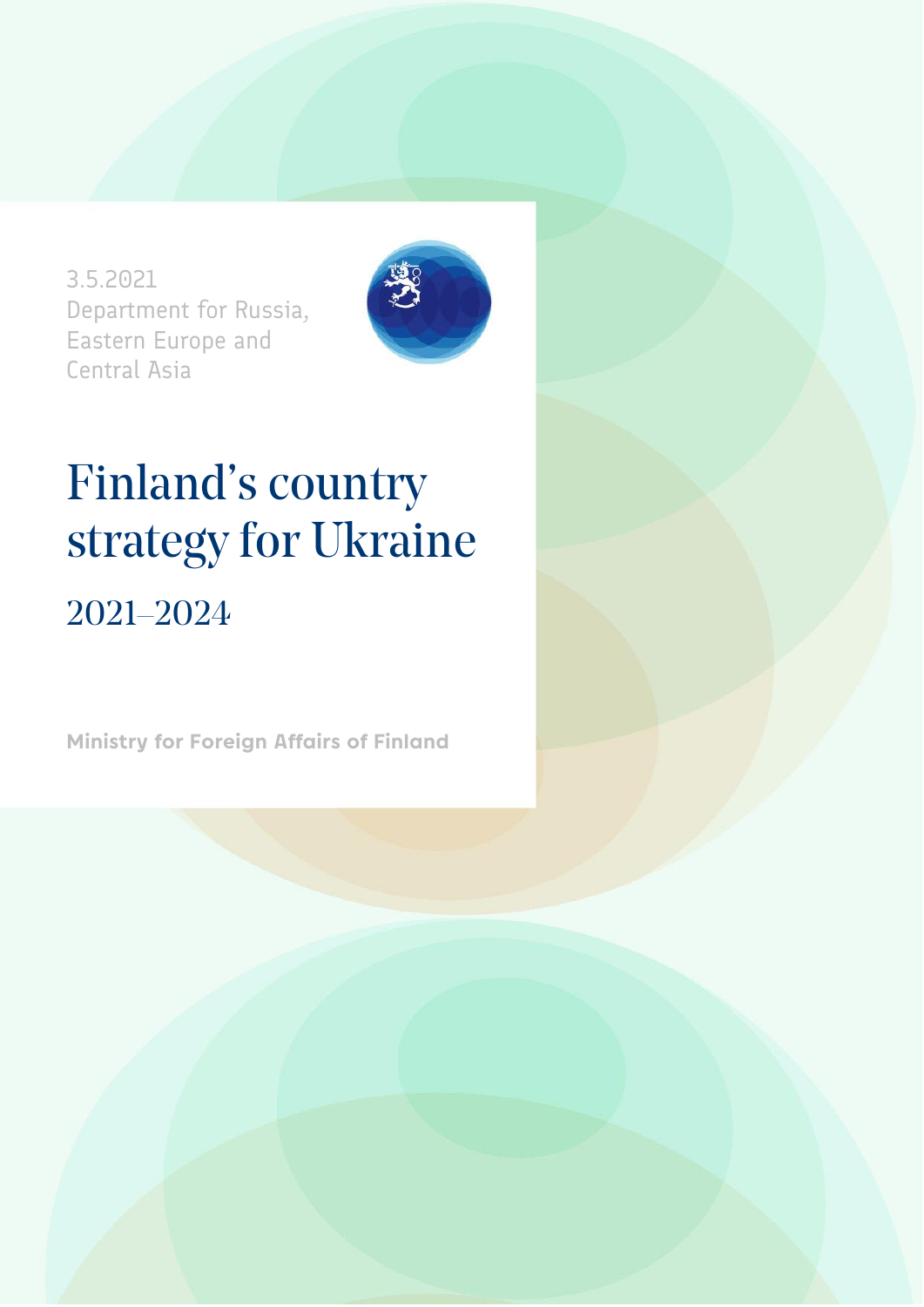#### **EXECUTIVE SUMMARY**

International law, rules-based international order and territorial integrity and sovereignty have been severely violated in Ukraine by Russia since 2014. Events in Ukraine have endangered security in Europe and threatened the basis for multilateral cooperation. Solving the conflict and returning Crimea to Ukraine's control will not only strengthen Ukraine's security, but will also contribute to the security of Europe as a whole and strengthen respect for international law and the rules-based international order. It is crucial for Finland, the European Union and other international partners to stand side-by-side with Ukraine in these efforts.

Ukraine is Finland's next-door neighbour, a close partner in bilateral, EU and multilateral cooperation with the same democratic values and principles. Ukraine's democracy has been strengthened further by fair, free and well-managed presidential and parliamentary elections in 2014 and 2019. The peaceful and smooth transition of power provides an example to many countries in the region.

Despite the challenging circumstances, Ukraine has been able to implement an ambitious reform programme with the potential to permanently transform the country. Reforms have brought concrete benefits for ordinary Ukrainians and enhanced the resilience of the society and capabilities to tackle various threats and challenges. However, these reforms are still unfinished and Ukraine needs further international support and assistance. It also requires constant commitment and ownership by Ukraine to continue the implementation of the reforms and to preserve the achieved results.

The COVID-19 pandemic has underlined the vulnerabilities of Ukraine's society and economy and the need for overall structural reforms. However, it is likely that it will take several years for the economy to recover from the negative effects of the pandemic.

Finland will continue its support to Ukraine bilaterally as well as through the European Union and other multilateral organisations and channels. Finland's goals are manifold: to restore and preserve the territorial integrity and sovereignty of Ukraine and thus, guarantee the respect for international law; to support efforts to end the conflict in eastern Ukraine; to strengthen bilateral relations and widen the scope of cooperation; to enhance the resilience of the society and improve the living conditions of the people; and to strengthen the EU–Ukraine relations. The primary instruments for cooperation will be enhancing and widening political and sectoral dialogue, intensifying trade and economic relations, continuing and, if possible, increasing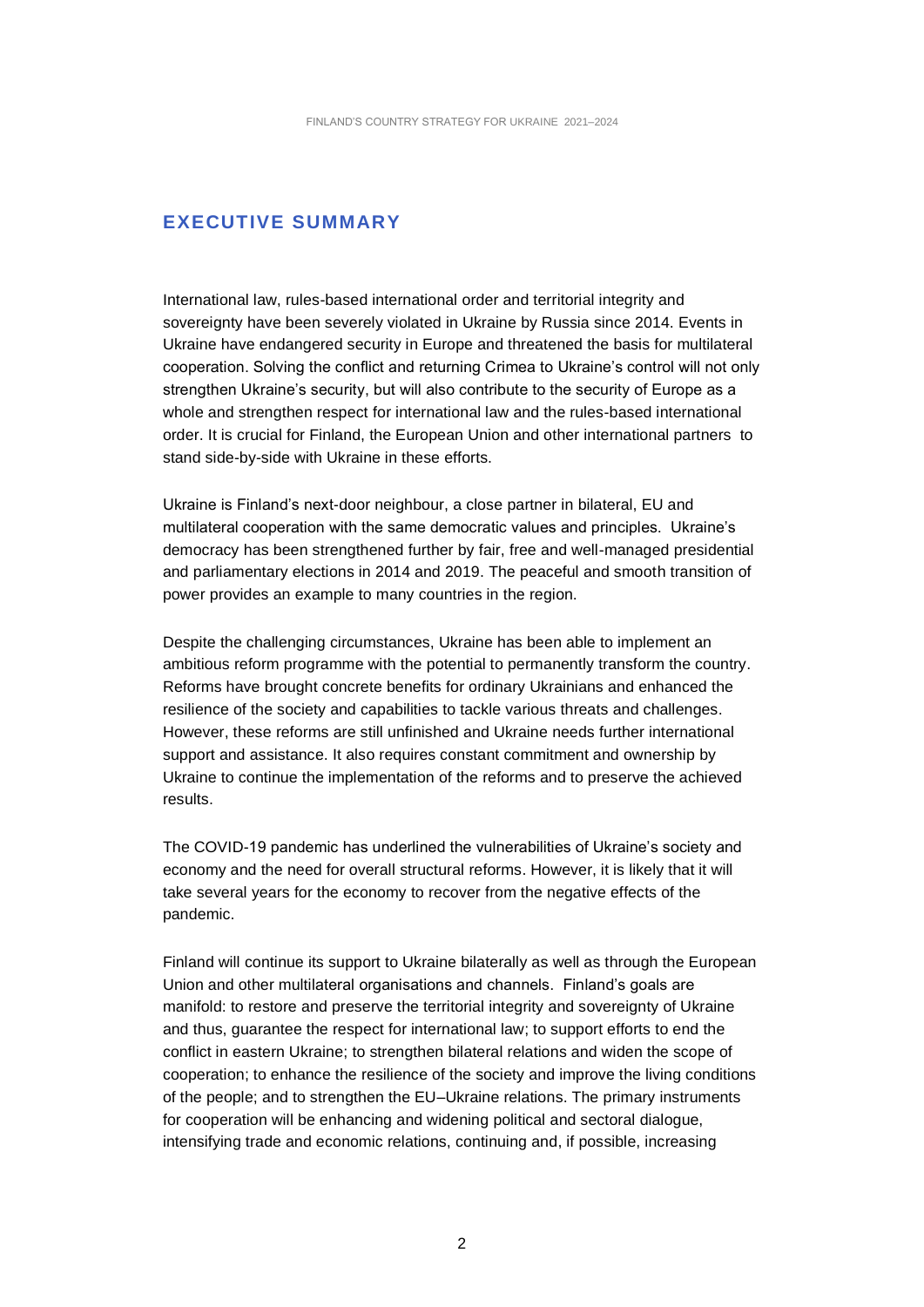development cooperation, participating in civilian crisis management, providing further humanitarian aid, supporting humanitarian mine action and supporting Ukraine within international organisations.

EU–Ukraine cooperation is based on the ambitious and comprehensive Association Agreement, including the Deep and Comprehensive Free Trade Agreement that fully entered into force in 2017. Finland supports Ukraine's European aspirations and European choice as stated in the Association Agreement. Visa-free travel will boost people-to-people contacts. The European Union adopted five guiding principles for its Russia policy in 2016 after the illegal annexation of Crimea and the outbreak of the conflict in eastern Ukraine. One of the principles is to increase support and to have closer relations with the EU's Eastern Neighbourhood. The European Union and its Member States have enhanced their political and economic support to Ukraine accordingly.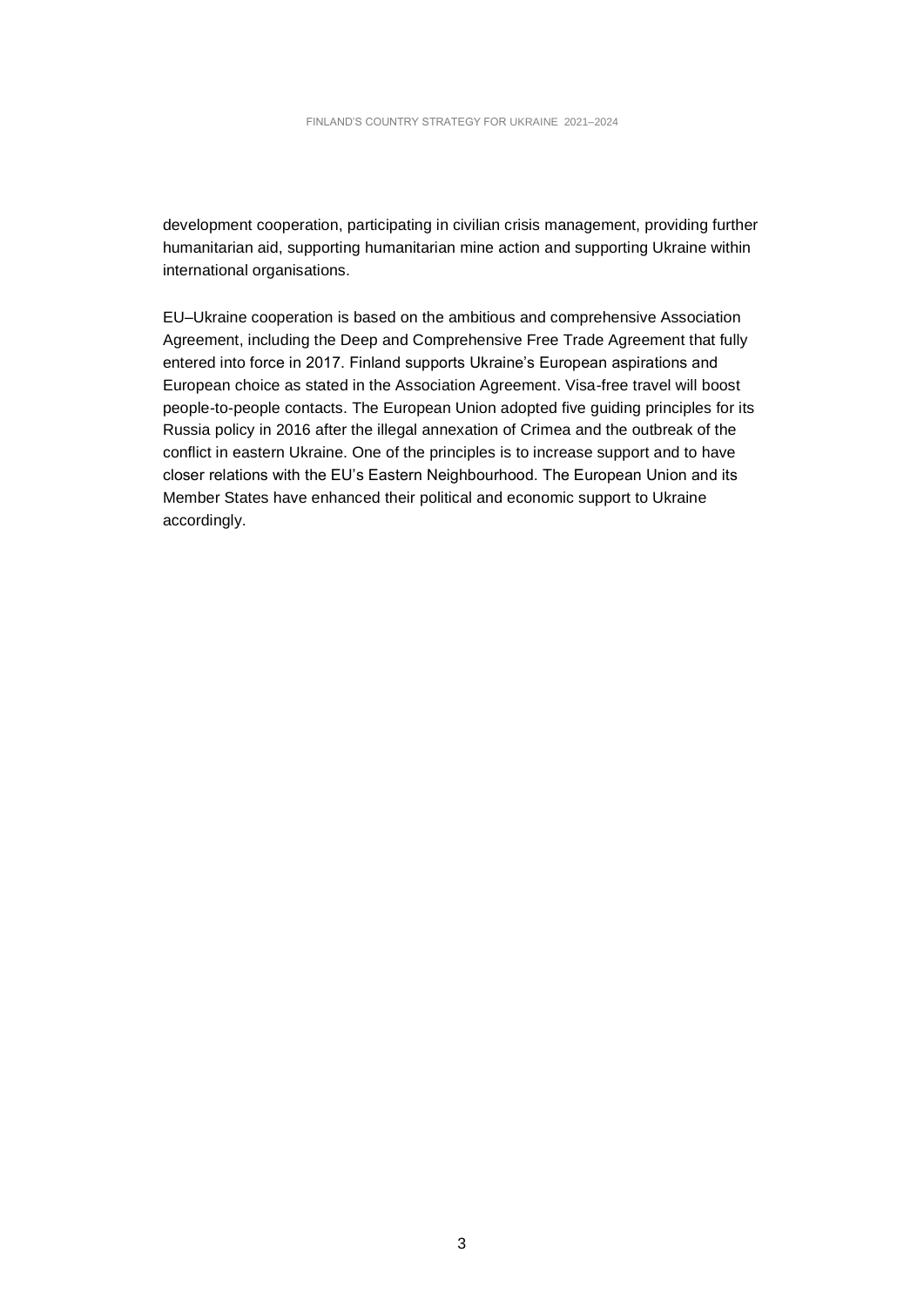## **1 COUNTRY CONTEXT**

Since the restoration of independence in 1991, Ukraine has been experiencing the most difficult times in its history. Seven per cent of its area is not under its control because of the illegal annexation of Crimea by Russia and because of the military conflict in eastern Ukraine that Russia is supporting politically, militarily and economically. The international community's position is clear: Russia's actions in Ukraine constitute a gross violation of international law, the UN Charter, Helsinki Final Act and Paris Charter. Respect for Ukraine's territorial integrity and sovereignty within its internationally recognised borders is clearly stated in UN General Assembly resolution 68/262 (2014) and UN Security Council resolution 2202 (2015). Many other declarations and statements state the same.

Almost 14,000 people have died and over 30,000 have been wounded as a result of the conflict in eastern Ukraine. The conflict affects the lives of over 5 million Ukrainians living on both sides of the contact line, 1.5 million Ukrainians are internally displaced and over 3 million people require humanitarian assistance and protection.

Efforts to solve the conflict are guided by the Minsk Agreements that were adopted between September 2014 and February 2015. Russia has a key role in solving the conflict. Negotiations for a sustainable political solution are facilitated by the Organisation for Security and Cooperation in Europe (OSCE), the Trilateral Contact Group (TCG) and the Normandy Format. The TCG consists of representatives from the OSCE, Ukraine and Russia. Russia-backed armed formations from certain areas in the Donetsk and Luhansk regions in eastern Ukraine are unofficial representatives of the TCG. The Normandy Format is formed by France, Germany, Ukraine and Russia. The OSCE Special Monitoring Mission in Ukraine (SMM) observes and reports on the situation on the ground and facilitates dialogue among all parties to the conflict.

Since 2014, Ukraine has been governed by pro-reform administrations elected in free, fair and democratic elections. Ukraine has intensified its cooperation both with the European Union and NATO. In June 2020, NATO recognised Ukraine as an Enhanced Opportunities Partner (EOP). As per its constitution, Ukraine's aim is to become a member of both organisations. Implementation of the EU–Ukraine Association Agreement and the Deep and Comprehensive Free Trade Agreement (DCFTA) has brought Ukraine's legislation closer to the EU legislation and has made the European Union the biggest trading partner of Ukraine. Ukraine has also joined the EU's Eastern Partnership (EaP) cooperation together with five other partner countries, namely Armenia, Azerbaijan, Belarus, Georgia and Moldova. At the same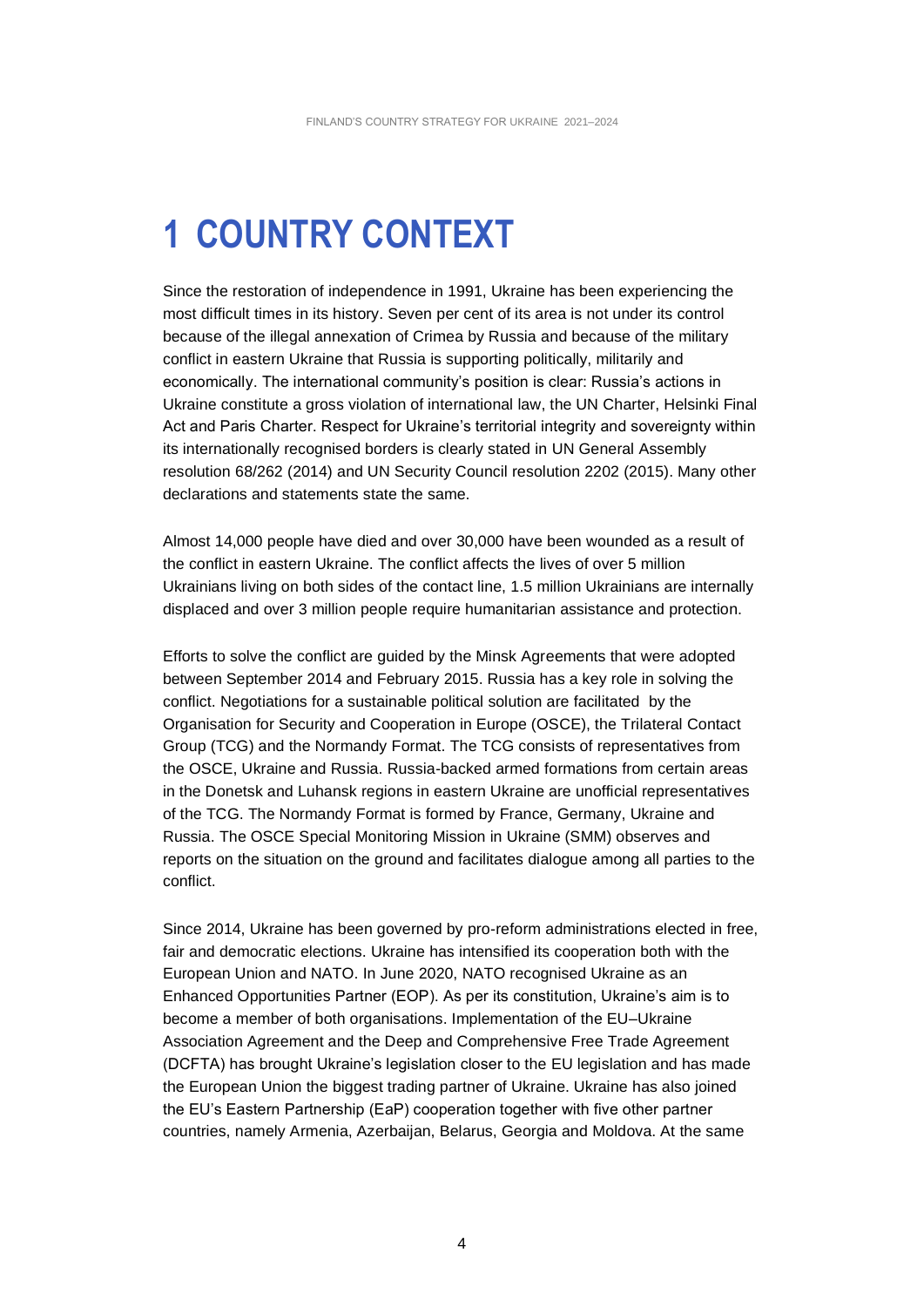time, Ukraine has terminated several treaties with Russia since 2014 and Russia's share in Ukraine's trade is decreasing annually.

Despite the ongoing military conflict, Ukraine has been able to undertake significant reforms with the aim of improving the living conditions of the people and the resilience of the society. The international community supports the reforms guided by Ukraine's national reform strategies, the above-mentioned EU agreements and the requirements of international financial institutions such as the International Monetary Fund (IMF), the World Bank (WB) and the European Bank for Reconstruction and Development (EBRD).

Despite the progress in reforms, more is needed in many areas and the achievements have not been steady. Challenges remain, for example, in the political and judicial sectors, including the rule of law and anti-corruption, the uneven distribution of prosperity, and risks related to the business environment, gender equality and the protection of different minorities. Ukraine is a state party to most major international and regional human rights instruments, and it has created solid institutional frameworks for the implementation of its international obligations. However, the national implementation of these at all levels, including by local administrations, still needs attention.

Ukraine's economy was already fragile due to the economic crisis in the mid-2010s. Because of the conflict and Ukraine's need to strengthen its defence capabilities, military expenditure has increased since 2014 up to 5% of the gross domestic product (GDP). Implementation of the reforms and international financial assistance managed to stabilise the macroeconomic situation and enable economic growth, albeit modest. GDP growth was at 3.3% in 2019. The COVID-19 pandemic will have drastic effects on Ukraine´s economy.

The public debt remains at a relatively high level, 61% of GDP in 2019, though moderate compared to 80% of GDP in the crises years from 2014 to 2018. Cooperation with international financial institutions, in particular with the IMF, remains necessary for Ukraine, in order to strenghten macroeconomic stability further.

The Ukrainian industrial and trade sectors are dominated by metallurgy and chemical industries as well as by agricultural production. Eighty per cent of Ukrainian exports consist of black metals, crops, sunflower oil, machinery and fertilisers. The service sector, especially outsourced ICT services, is developing fast, while manufacturing and investments are growing relatively slowly. Because of a large dependency on raw material exports, Ukraine is vulnerable to external market shocks. Despite decent economic growth, Ukraine remains the second poorest country in Europe after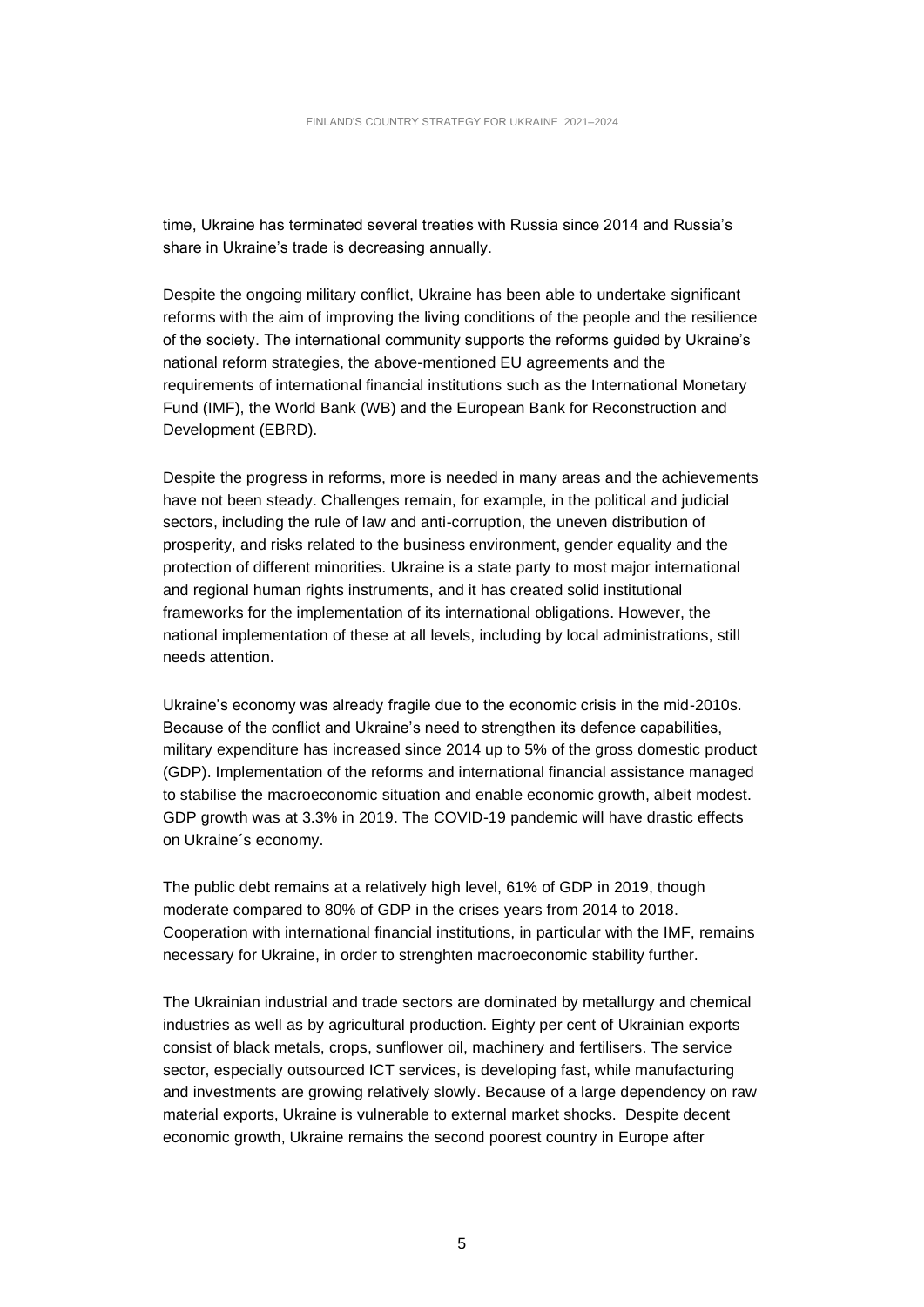Moldova. Many Ukrainians have moved abroad for work and remittances by migrant and seasonal workers formed approximately 11% of Ukraine's GDP in 2019.

Ukraine has a vast potential and resources to diversify its economy, attract foreign investments and increase foreign trade. Owing to the free trade agreement, trade exchange with the EU Member States has grown significantly and in 2019 it accounted for 45% of Ukraine's total exports. Other central trade partners for Ukraine are China, Russia and Turkey.

The fundamental base of the economy is easily shaken by shocks in the global economy. The COVID-19 pandemic has underlined the vulnerabilities of Ukraine's society and economy and the need for overall structural reforms. However, it is likely that it will take several years for the economy to fully recover from the negative effects of the pandemic, such as increased unemployment and social inequality, uncertainty in the field of foreign investments and reduced tax revenues, combined with increasing costs in the health sector. Thus, Ukraine continues to be a beneficiant of international financial assistance. The need for strong conditionality and Ukraine's own commitment to intensify structural reforms remains high. It also needs to be noted that even before the pandemic, the level of absolute poverty was high. Concern has also been raised over growing income disparities and the decline in the share of public funds allocated to social services.

A key concern relating to the rule of law is the structural use of violence and illtreatment by law enforcement agencies and the Security Service of Ukraine, as well as the widespread impunity. In addition, there is still a high level of public dissatisfaction, especially with the pace and depth of anti-corruption measures and with oligarchic structures, and concern about the vested interests among the political decision-makers. While Ukraine has taken steps to combat corruption, including the establishment of the National Anti-Corruption Bureau and the High Anti-Corruption Court, corruption remains high. There is a need for greater judicial efficiency, integrity, and independence of anti-corruption authorities in addressing corruption cases. There have been reports of political interference in corruption prosecutions. There have also been attacks on and threats against anti-corruption activists and journalists. These have led to concerns whether the legacy of the Maidan demonstrations in 2013–2014 will live on and whether the decisions are too much driven by politics and extraparliamentary forces. Hence, especially Ukraine's civil society is actively keeping the pressure on decision-makers, highlighting irregularities and demanding more accountability and transparency of the public administration.

Finland, together with the European Union, follows closely the implementation of Ukraine's reforms and is ready to support and keep the pressure on Ukraine. Financial support is linked to the conditionality on continued progress in all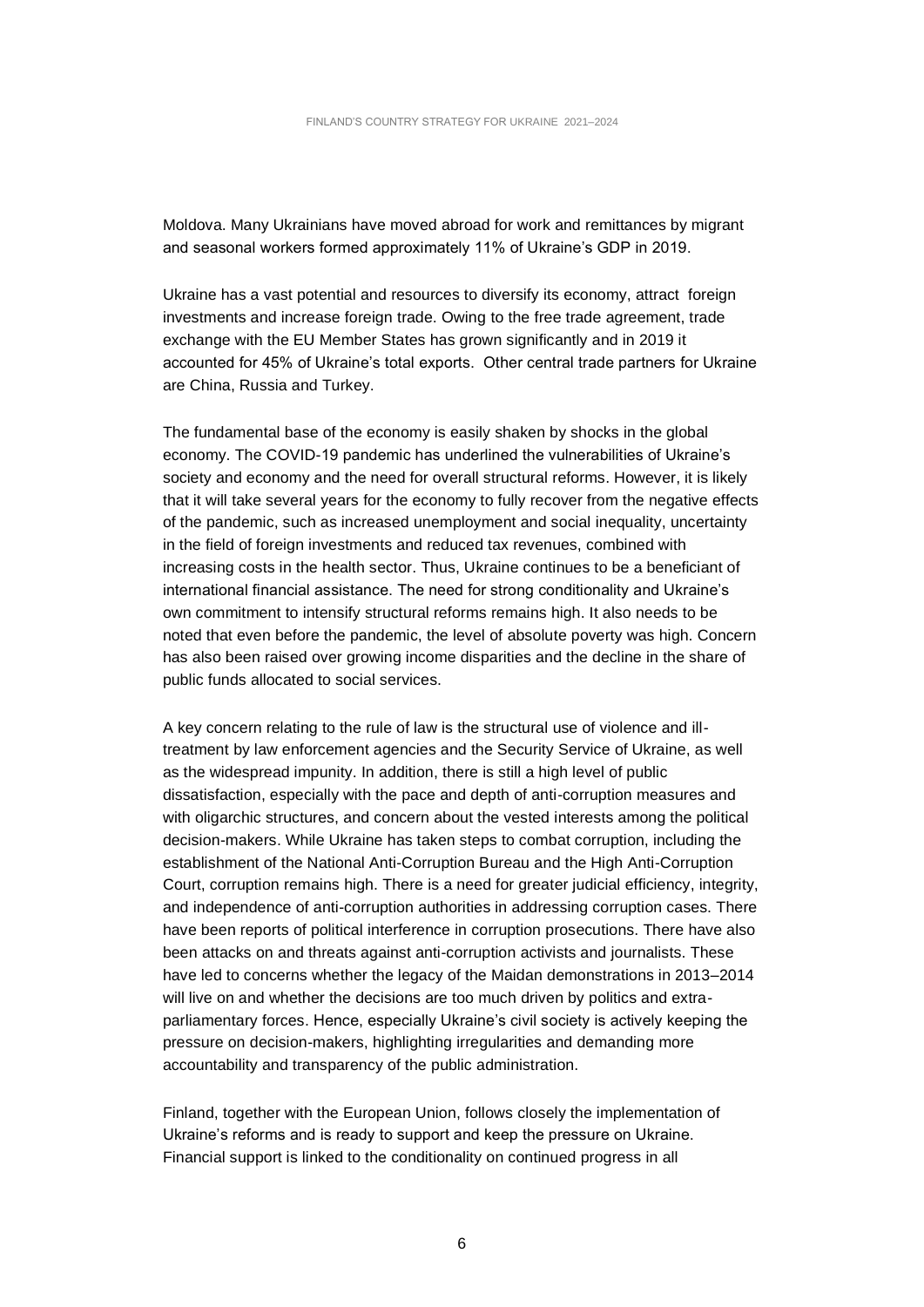circumstances. Continuing to carry out political and judicial reforms is key to enhancing public trust in authorities and increasing their transparency and accountability. These reforms will also strengthen the rule of law and independence of the judiciary, and as a consequence, the democratic basis of the society.

Improving the business environment, implementing land reform and redoubling efforts to tackle deeply-rooted corruption contribute to the diversification of the economy, more foreign investment and job opportunities. Education reform is based on an understanding that education is a central factor to eradicate social inequalities, enhance new opportunities and increase resilience.

Enhancing gender equality and empowering women enable the whole society to engage in efforts for the benefit of the country. Promoting human rights and the rights of all minorities, including LGBTI people, strengthens the cohesion of the society further and reduces discrimination. Promoting sustainable forestry and decarbonising the energy system through improved energy efficiency and the use of renewable energy will strengthen energy security, promote the implementation of the sustainable development goals and contribute to the achievement of the goals of the Paris Climate Agreement.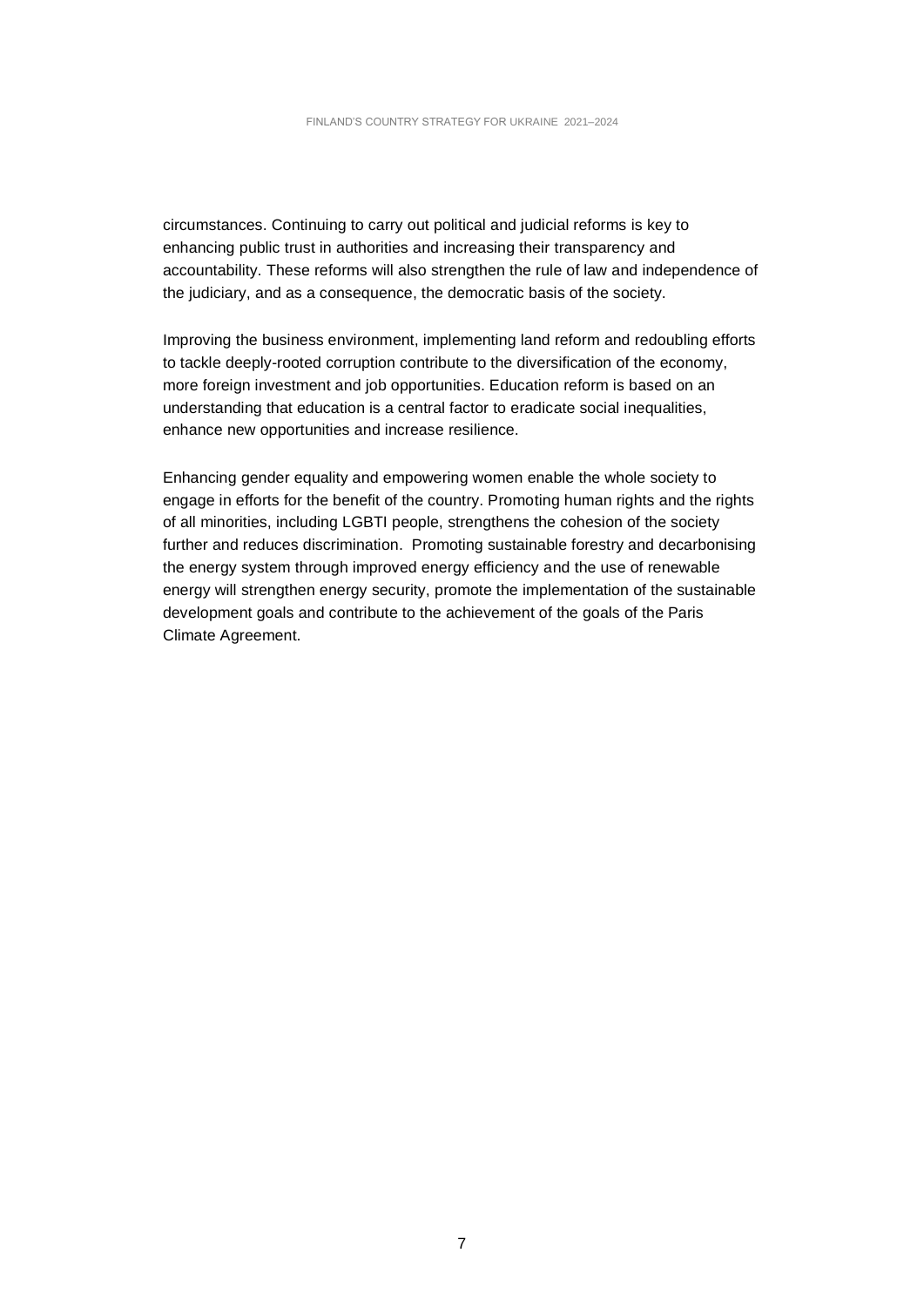## **2 FINLAND'S RELATIONS WITH UKRAINE**

Finland and Ukraine enjoyed diplomatic relations for a short period already in 1918 and Finland recognised the independence of Ukraine for the second time in 1991. Diplomatic relations were established again in 1992. Both countries have an embassy in their respective capitals. Bilateral relations have intensified and diversified since 2014 with regular high-level political contacts and visits. There are also friendship groups in both parliaments. In addition to bilateral and EU cooperation, Finland actively engages with Ukraine-related questions within multilateral organisations such as the United Nations, the OSCE and the Council of Europe (CoE).

Finland is a staunch supporter of Ukraine. In addition to political support, Finland has provided over EUR 56 million of financial assistance to Ukraine since 2014 (amount as of December 2020). The main elements of the assistance have been development cooperation, civilian crisis management and expert secondments, humanitarian aid, humanitarian mine action, and support through non-governmental organisations (NGOs), the Council of Europe and NATO–Ukraine Trust Funds. Finland renewed its development cooperation with Ukraine in 2016, focusing on education and energy efficiency, including renewable energy. Through the Council of Europe's Action Plan for Ukraine, Finland also supports rule-of-law reforms, such as enhancing the independence of the judiciary, the application of European human rights standards, the improvement of governance, and the protection of the rights of minorities and internally displaced persons.

There is a vast potential for bilateral trade and economic cooperation due to the geographical proximity, the size of Ukraine's market and interest in Finnish know-how in Ukraine. Bilateral trade has increased since 2016, but has not yet reached the peak years of the early 2010s. In 2019, Finnish exports to Ukraine amounted to EUR 218 million and imports from Ukraine were EUR 83 million. At present, about 80 Finnish companies operate in the Ukrainian market, of which some 20 permanently. Finnish companies have been rather cautious to establish themselves in Ukraine, mainly because of the uncertainties in the business environment, the shortcomings in the rule of law and the level of corruption. There are, however, continuous efforts to attract more Finnish companies to do business in Ukraine.

Finland participates actively in the OSCE and EU civilian crisis management missions in Ukraine. Finland has also seconded a gender specialist to the Council of Europe's office in Kyiv. Additionally, Finland has had a strong role in preparing the EU's common approach on Ukraine and the EU's financial assistance. The European Union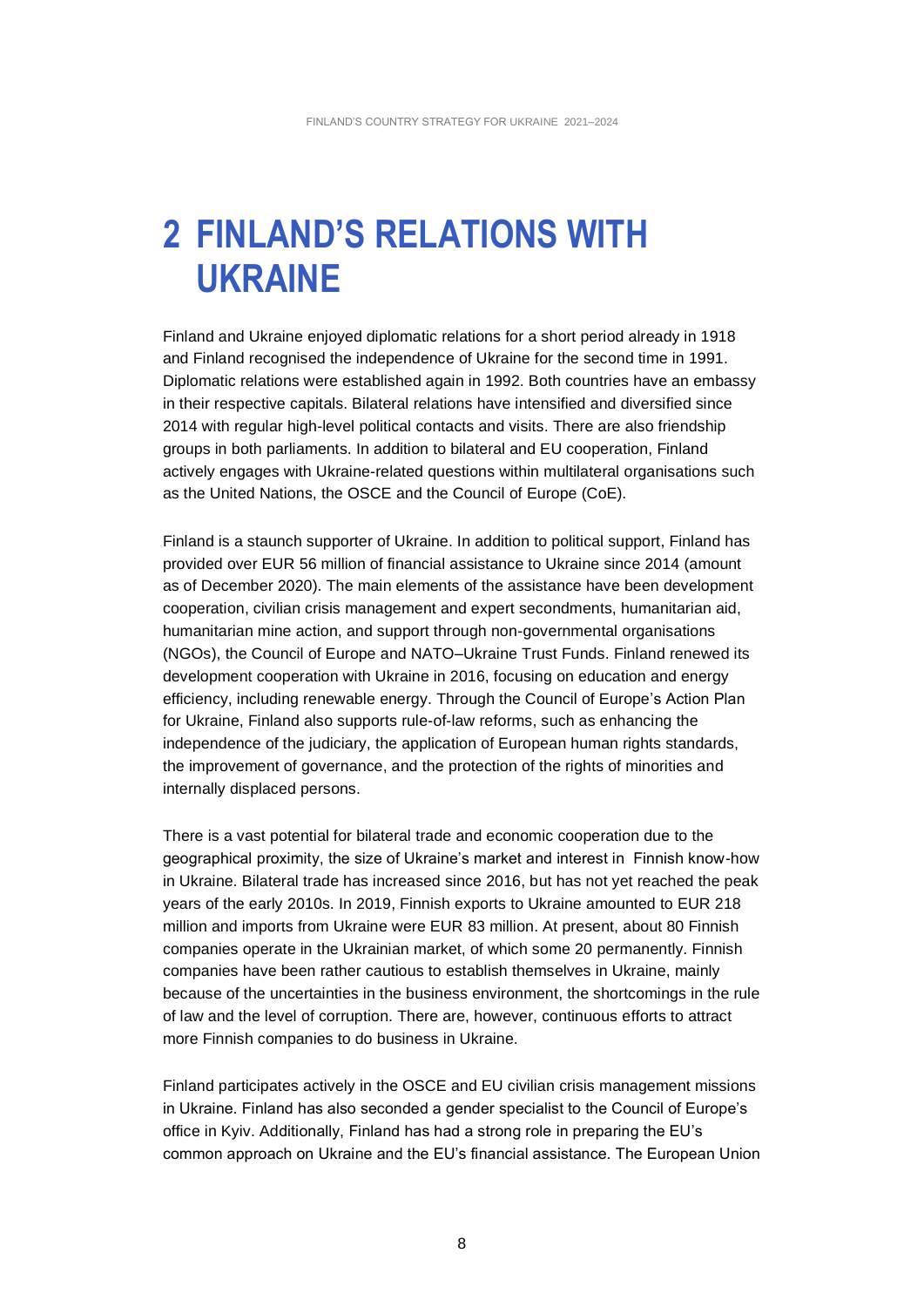is by far the largest financial supporter of Ukraine with over EUR 15 billion in assistance consisting of loans and grants (amount as of May 2020). The EU's support is coordinated by the Support Group for Ukraine (SGUA), to which Finland has seconded a team leader for science, education and social matters.

Finland engages actively in Ukraine-related dialogue at the United Nations and has been co-sponsoring annual UN General Assembly resolutions on the human rights situation in Crimea and the militarisation of Crimea. Nordic–Baltic cooperation on Ukraine-related questions is also active within the UN.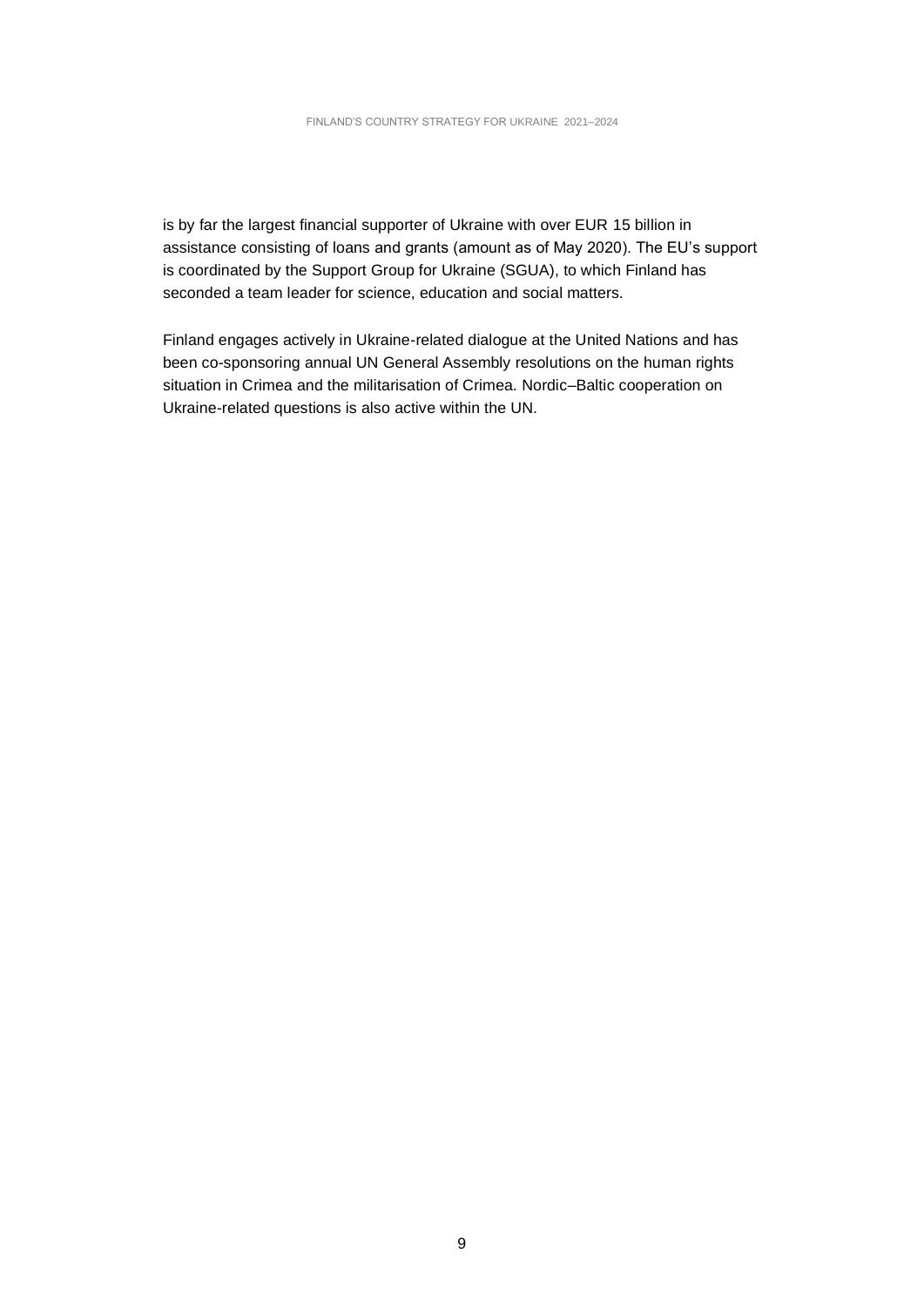## **3 FINLAND'S STRATEGIC GOALS IN UKRAINE**

### **3.1 Restore and preserve the territorial integrity and sovereignty of Ukraine and thus, guarantee the respect for international law**

Guaranteeing the functioning of the rules-based international order and respecting international law are of utmost importance for Finland. Russia's illegal annexation of Crimea and military actions in eastern Ukraine have severely violated Ukraine's territorial integrity and sovereignty and, hence, international law, the United Nations' Charter, Helsinki Final Act and Paris Charter. Respect for Ukraine's territorial integrity and sovereignty within its internationally recognised borders is clearly stated in the following UN resolutions: UN General Assembly resolution 68/262 (2014) and UN Security Council resolution 2202 (2015).

Violations of key elements of the international rules-based international order cannot be ignored without consequences. Finland implements the EU's non-recognition policy of the illegal annexation of Crimea by Russia and does not recognise Crimea as part of Russia. Finland supports the sanctions imposed on Russia in response to the conflict in Ukraine. Finland's position on sanctions is firm: they can be lifted only if the conditions are fulfilled. This means that economic sanctions can be lifted only when the Minsk Agreements are fully implemented and the Crimea-related sanctions only when Crimea is returned back to the control of Ukraine.

- Support Ukraine's territorial integrity and sovereignty via bilateral, EU and multilateral channels such as the UN, OSCE and Council of Europe.
- Implement the EU's non-recognition policy of the illegal annexation of Crimea and sanctions policy on Russia.
- Engage actively in supporting Ukraine by way of national, Nordic, Nordic–Baltic, EU, UN, OSCE and CoE statements, and by cosponsoring resolutions and statements and participating in the drafting of these.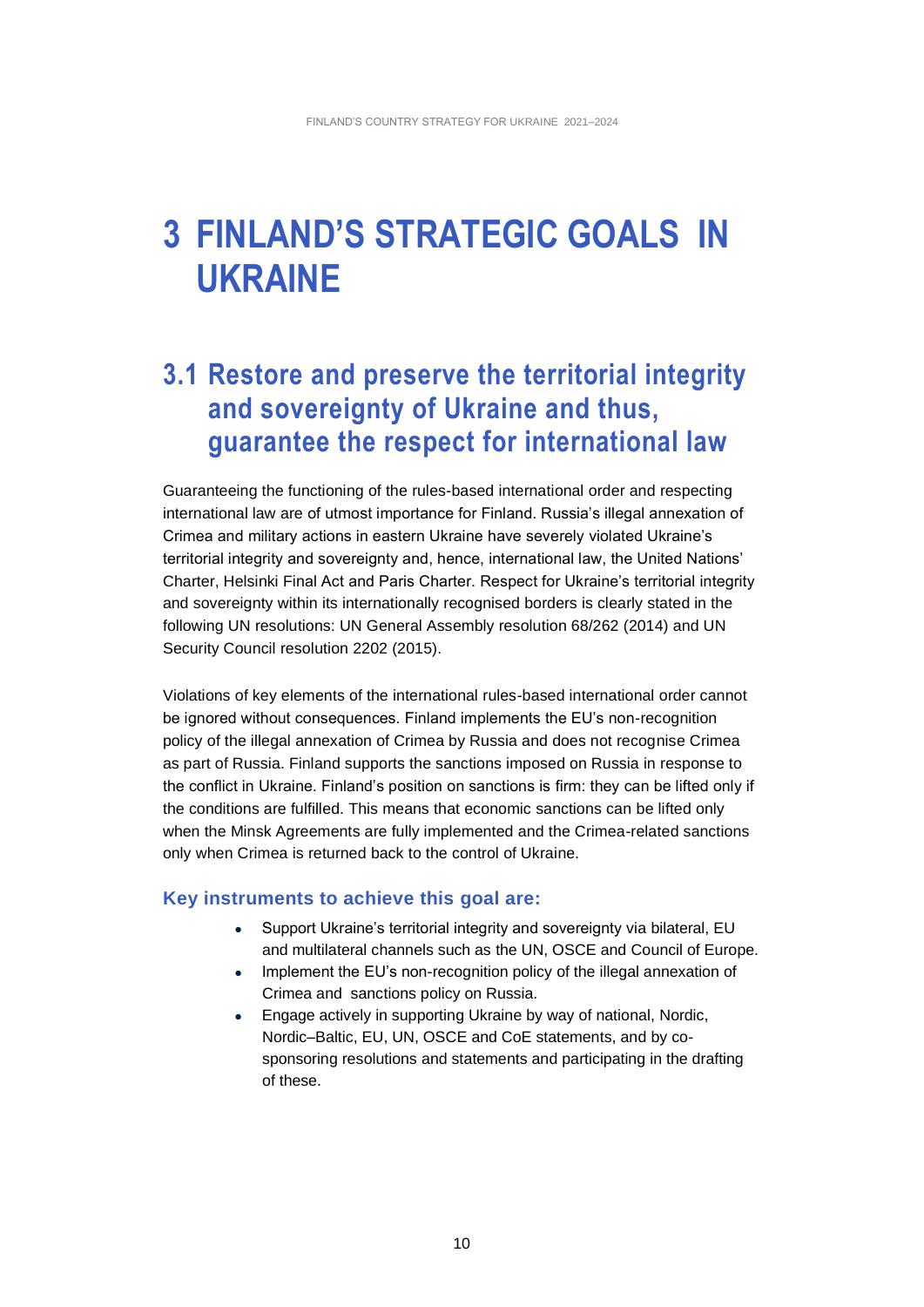### **3.2 Support the efforts to end the conflict in eastern Ukraine**

There is no military solution to the conflict in eastern Ukraine that has caused immense humanitarian suffering through loss of lives, casualties, deterioration in humanititarian conditions and the need for people to evacuate their homes and abandon their livelihoods. In order to solve the conflict and to reach a sustainable political solution, political dialogue and implementation of the Minsk Agreements are needed. Key actors in conflict resolution are the OSCE, the Trilateral Contact Group and the Normandy Format. Finland supports all the efforts that pave the way towards ending the conflict.

The OSCE's Special Monitoring Mission (SMM) was deployed to Ukraine in 2014. Its main tasks are to observe and report on the situation on the ground and to facilitate dialogue among all parties to the conflict. Finland has been participating in the SMM from the beginning and is among the major contributors to the Mission.

According to the UN Office for the Coordination of Humanitarian Affairs (OCHA), eastern Ukraine is one of the areas most contaminated by landmines in the world. It has been estimated that, currently, 40% of the civilian casualties are caused by landmines. Humanitarian mine action needs to be continued to ease civilian suffering, to secure crossings of the contact line, to promote the disengagement of the forces and to enable the SMM to better fulfill its mandate. It also plays an important role in facilitating suitable conditions for reconstruction and development in the area.

The humanitarian conditions in eastern Ukraine are severe. The elderly and children are the most vulnerable groups. The situation is even more severe in the nongovernment controlled areas. International organisations are not able to function in those areas freely due to the restrictions imposed by the Russia-backed armed formations. Moreover, the crossing of the contact line is both life-threatening and timeconsuming.

- Support all efforts to solve the conflict in eastern Ukraine. Key actors at the moment are the OSCE, the Trilateral Contact Group and the Normandy Format.
- Continue the participation in the OSCE Special Monitoring Mission by contributing observers and experts to the Mission. Allocate, when possible, additional voluntary funding for the Mission.
- Continue support for humanitarian mine action.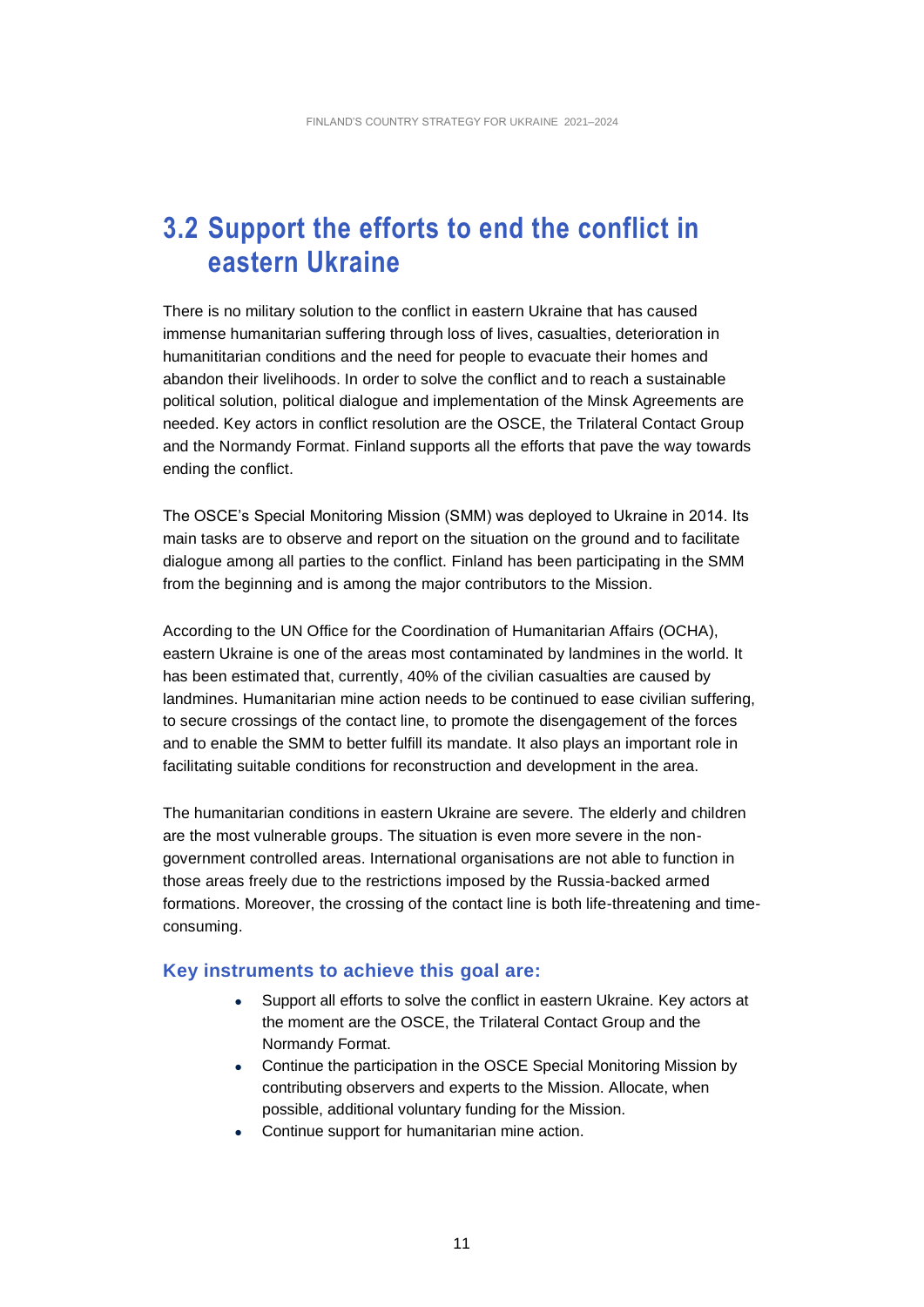- Allocate humanitarian assistance to Ukraine through appropriate Finnish and international humanitarian organisations and multilateral channels.
- Support NGO efforts to enhance the political dialogue between parties of the conflict and representatives of the civil society.
- Allocate support to the Nato–Ukraine Trust Funds.

### **3.3 Strengthen bilateral relations and widen the scope of cooperation**

Ukraine is Finland's close partner and a next-door neighbour with only a two-hour direct flight from Helsinki to Kyiv and with a market of almost 40 million people. Finland has a positive country image in Ukraine and there are many historical links between the countries. Since 2014, political dialogue and contacts between Finland and Ukraine have significantly intensified and become more regular. This has demonstrated, from its part, Finland's strong political support of and commitment to Ukraine. Active bilateral cooperation and greater people-to-people contacts benefit both countries. Finland believes that it is important to strengthen and widen this cooperation even further and encourages the sectoral ministries and authorities to activate dialogue with their Ukrainian counterparts. This cooperation provides opportunities to share best practices and lessons learnt.

Bilateral trade and economic relations have suffered especially from the conflict in eastern Ukraine, from the economic downturn in Ukraine and from the limited interest shown by the Finnish business community. However, during the past few years, trade and economic cooperation has intensified. More Finnish companies have shown an interest in becoming established in Ukraine and have been looking for new market opportunities. Ukraine offers many opportunities for Finnish businesses; for example, in agriculture, ICT, forestry and waste management. The EU–Ukraine free trade agreement has also benefited Finland's bilateral trade with Ukraine. However, a lot of untapped potential still exists and more efforts are needed to activate and widen the trade relations. But, there is still a lack of familiarity with Ukraine's markets and the country is too often portrayed in terms of the conflict. Uncertainties in Ukraine's business environment and the high rate of corruption raise further concerns. Businesses are thus cautious about the possible risks.

In 2019, the value of Finnish exports to Ukraine amounted to EUR 268 million (0.3% of total Finnish exports), consisting mainly of paper products, electric machinery, boilers and reactors, minerals and fuel, metals and pharmaceutical products. There is a lot of potential to change the trade profile from raw material-type products to higher value-added products.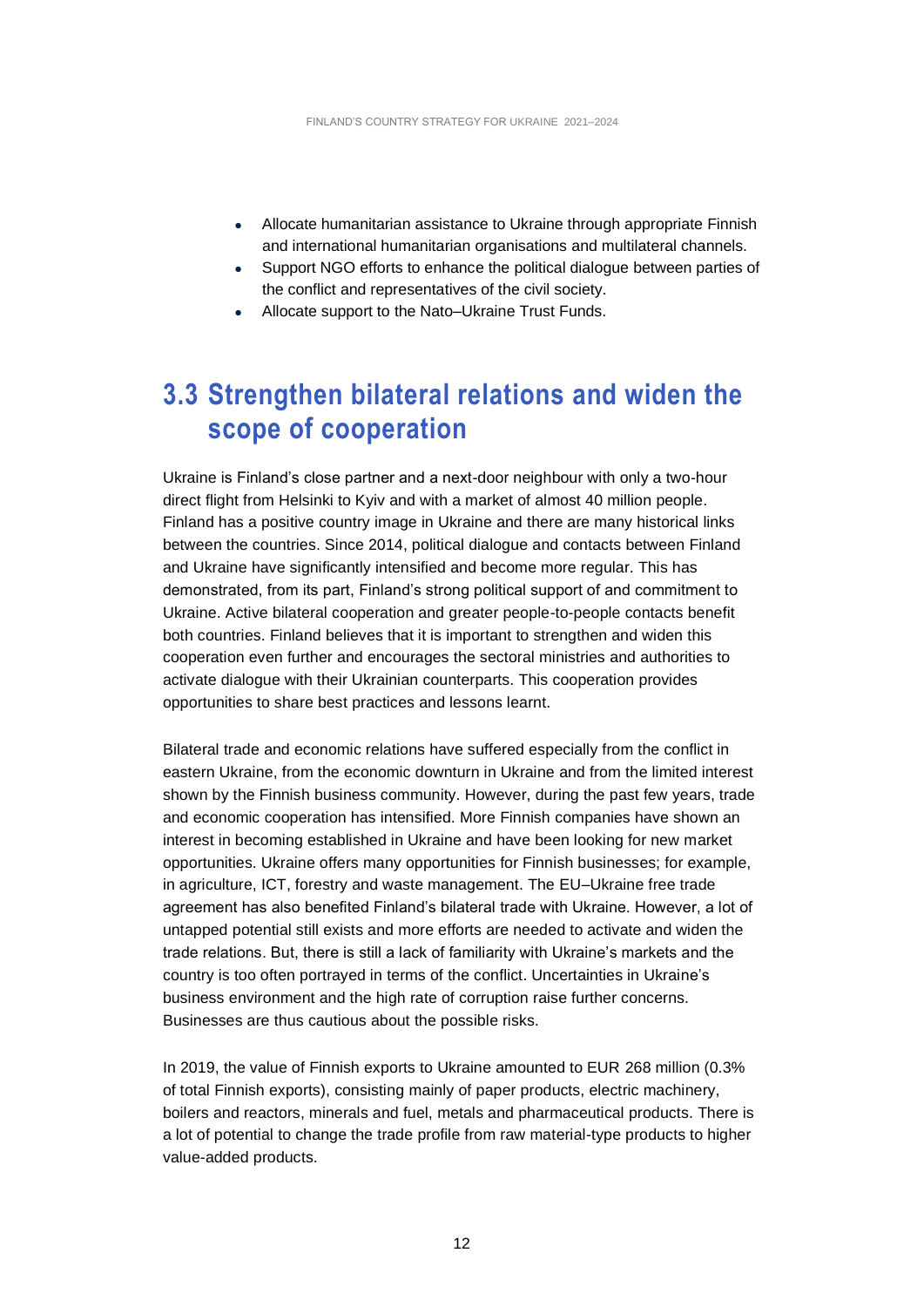Finland has benefited from the EU–Ukraine visa-free travel, which has led to more contacts between people and increased tourism from Ukraine to Finland. Labour migration from Ukraine has become an important sector of cooperation as Ukrainians form the largest group of seasonal workers in Finland. Their role especially in agriculture and construction is significant. Finland is also planning to strengthen efforts to attract a larger foreign labour force to Finland, and Ukraine is one of the pilot countries. Both higher-educated experts and vocationally trained professionals are needed.

#### **Key instruments to achieve this goal are:**

- Schedule regular high-level visits and meetings as well as political consultations between foreign ministries. Widen the cooperation between sectoral ministries and authorities. Strengthen bilateral cooperation also within international organisations.
- Arrange meetings of intergovernmental commissions on trade and economic cooperation once every two years and schedule regular meetings of the co-chairs.
- Provide services and assistance to Finnish companies on market access, trade barriers and international finance. Arrange Team Finland visits, business seminars and investment promotion events in cooperation with Business Finland and other Team Finland actors.
- Engage in parliamentary cooperation, including friendship groups and committees.
- Promote public diplomacy efforts and activities on social media in Ukraine.
- Explore the possibility to appoint honorary consuls of Finland in Ukraine.

## **3.4 Enhance the resilience of the society and improve the living conditions of the people**

It is in the interests of Finland to support Ukraine's reform process that strengthens Ukraine's democracy and its political, economic and judicial institutions, and that increases its prosperity and improves its capabilities to tackle external threats such as hybrid or cyber threats or disinformation. This contributes also to Finland's security and wellbeing.

Finland's main instruments for supporting Ukraine's reforms are development cooperation and civilian crisis management. In development cooperation, Finland focuses on the following sectors: education, energy and the rule of law. Education is a corner stone for inclusive, peaceful and democratic societies. Improvements in the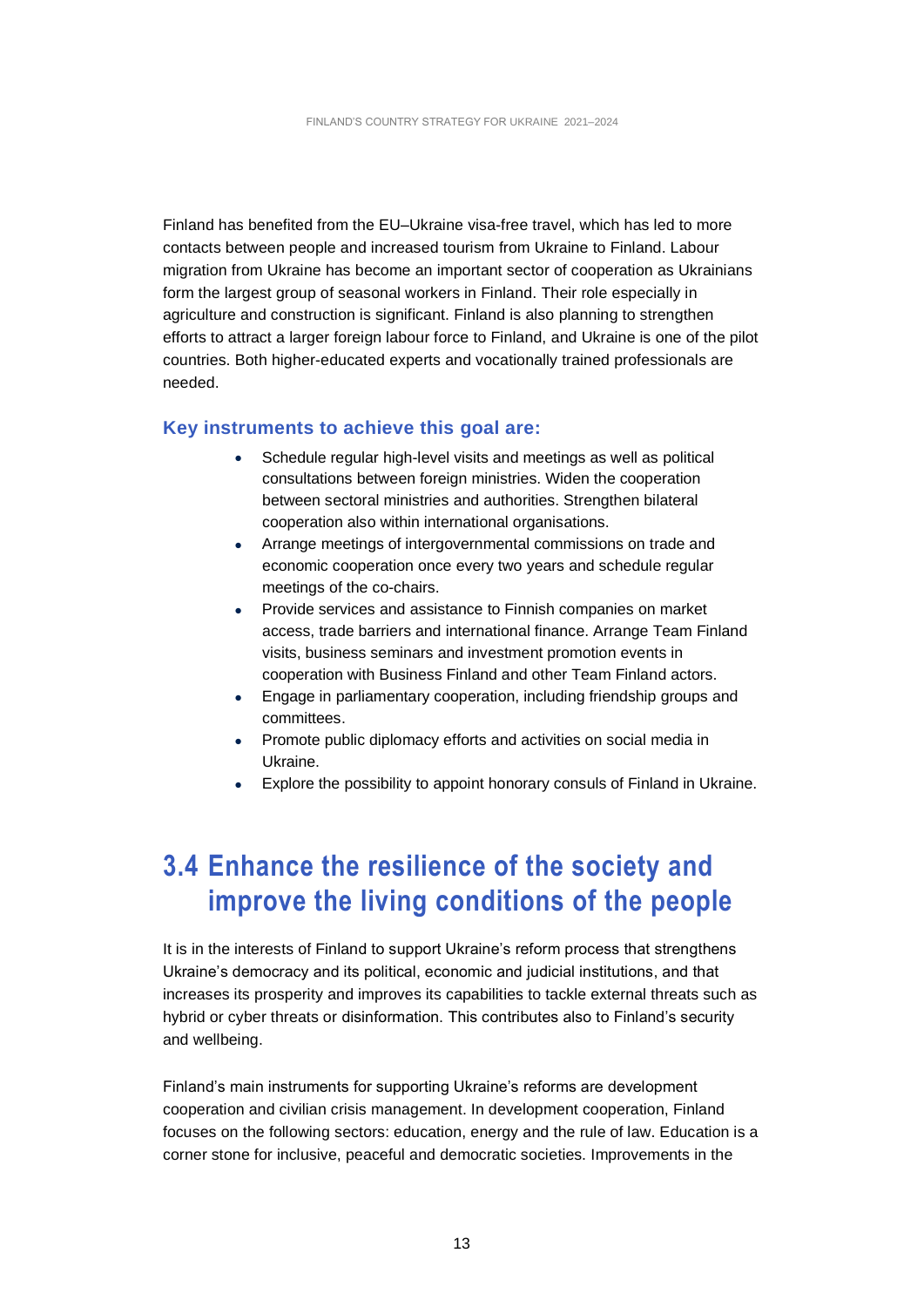quality of education thus contribute to the cohesion and sustainable development of the society. Quality education also develop media literacy skills as well as critical and innovative thinking. Finland's support to the New Ukrainian School reform enhance modernisation of vocational education and training as well as upgrading teaching practices of primary and secondary school teachers. Modern, quality education is key to produce skilled work force and to increase employment opportunities especially for youth.

In order to promote cooperation in the fields of energy efficiency, renewable energy and alternative types of energy sources, the Ministry for Foreign Affairs signed a Memorandum of Understanding with the State Agency on Energy Efficiency and Energy Saving of Ukraine (SAEE) in 2017. The Finland–Ukraine Trust Fund, managed by the Nordic Environment Finance Corporation (NEFCO ), was established to finance capacity building, institutional strengthening and demonstration projects in the fields of energy efficiency, renewable energy, waste‐to‐energy and smart energy systems between 2018 and 2021. These efforts will contribute to energy security and self-sufficiency and, hence, enhance the energy independence of Ukraine. Improvements in energy efficiency, an increase in the use of renewable energy and the decarbonisation of the energy system will help Ukraine in part to promote sustainable development and take actions to mitigate climate change, which in turn will contribute to achieving the goals of the Paris Climate Agreement. This work should also be linked to the European Green Deal policies.

Reforms to the rule of law are crucial in order to strengthen good governance and the independence of the judiciary, increase the accountability of institutions, empower women and enhance the respect for human rights. Finland channels its assistance to these reforms mainly through the Council of Europe's Action Plan for Ukraine (2018– 2022) and the European Union Advisory Mission (EUAM) in Ukraine.

- Support Ukraine's school reform, including language education in the minority areas, as well as vocational education and training reform through different projects: Learning Together project and EU4Skills multi-donor action. Consider possibilities to widen cooperation on digital education.
- Allocate support to the Finland–Ukraine Trust Fund within NEFCO to finance eligible energy projects.
- Support the Council of Europe's Action Plan for Ukraine and continue the secondment of a gender specialist to the CoE office in Ukraine.
- Participate in the European Union Advisory Mission (EUAM) in Ukraine by providing experts for the reform of the civilian security sector. Support extending the regional coverage of the Mission in order to strengthen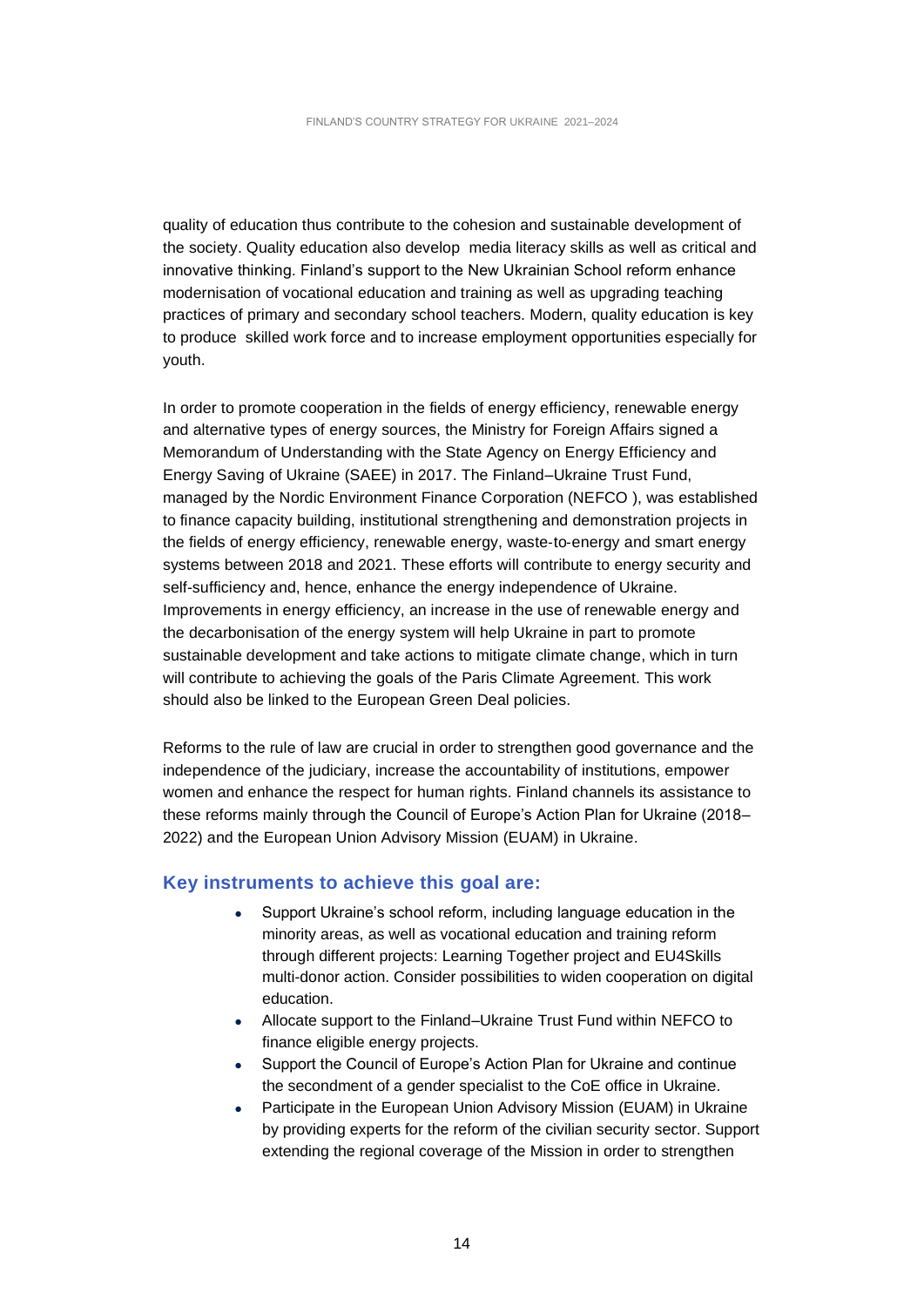local and regional administrations and contribute to the desentralisation reform.

- Support the OSCE projects that promote human rights, democratisation, the rule of law and institution building.
- Participate in the EU Border Assistance Mission to Moldova and Ukraine (EUBAM).
- Support projects of Finnish non-governmental organisations and the use of local cooperation funds.
- Consider ways to extend development cooperation to new sectors: forestry and meteorology.
- Increase the use of EU instruments such as Twinning and TAIEX.

### **3.5 Strengthen the EU–Ukraine relations**

Ukraine is a priority partner for the European Union. Relations are based on the Association Agreement, the Deep and Comprehensive Free Trade Agreement, the visa-free regime and cooperation within the Eastern Partnership. These agreements together with Ukraine's national reform strategies and requirements by the international financial institutions form the basis for Ukraine's reform process. Implementation of the comprehensive and ambitious EU agreements provides for Ukraine's accelerating political association with and economic integration into the European Union, brings about rapprochement with the EU legislation and provides for gradual economic integration with the EU internal market. Since 2014, the European Union and the international financial institutions have mobilised more than EUR 15 billion in grants and loans to support the reform process, with strong conditionality on continued progress. As part of its global response to the coronavirus outbreak, the European Commission has mobilised an emergency support package of 190 million euros for Ukraine. In addition, the EU provides up to EUR 1.2 billion of macro-financial assistance to help Ukraine cope with the economic fallout of the COVID-19 pandemic.

As a consequence of the DCFTA entering into force, the European Union has become Ukraine's largest trading partner. Over 40% of Ukraine's exports go to the EU markets. Further economic integration with the European Union and the implementation of the agreements will help Ukraine diversify and stabilise its economy further, improve its business environment and thus, attract more foreign investments and businesses to Ukraine. This development will also provide direct benefits to Finland.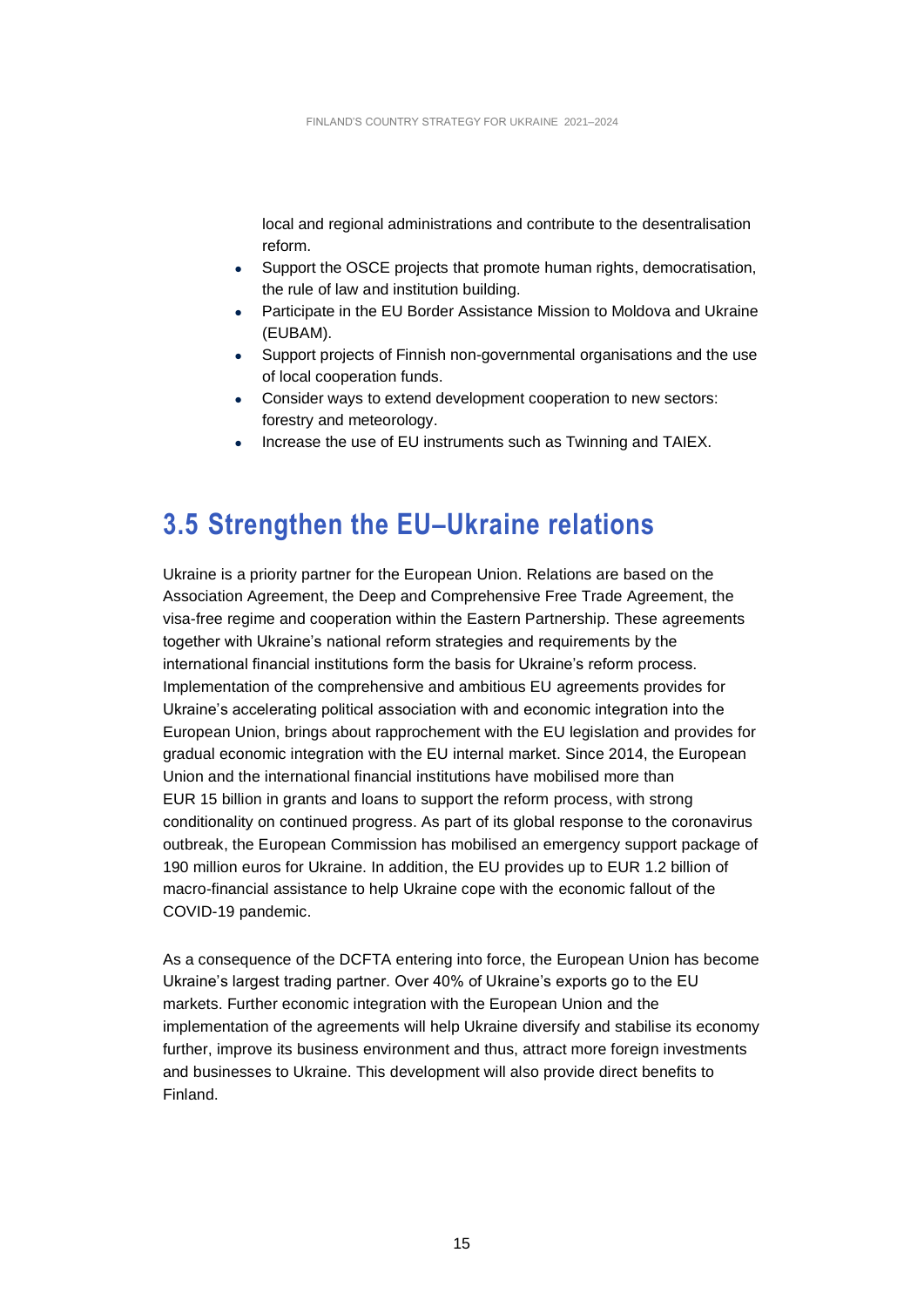- Reaffirm the EU's unity on Ukraine and support Ukraine's territorial integrity and sovereignty. Maintain the commitment to the sanctions policy against Russia as long as the conditions for lifting the sanctions have not been met.
- Engage in regular EU–Ukraine dialogue, including summits, association councils and committees. Promote high-level visits by the EU institutions to Ukraine.
- Implement the Association Agreement and the Deep and Comprehensive Free Trade Agreement and ensure that the criteria for the visa-free regime are met.
- Support Ukraine's European aspirations and European choice as stated in the Association Agreement.
- Support further EU financial support to Ukraine in the form of grants and loans.
- Support the ambitious Eastern Partnership policy beyond 2020. Participate in the different EaP cooperation formats. Encourage sectoral actors in Finland to participate if resources allow.